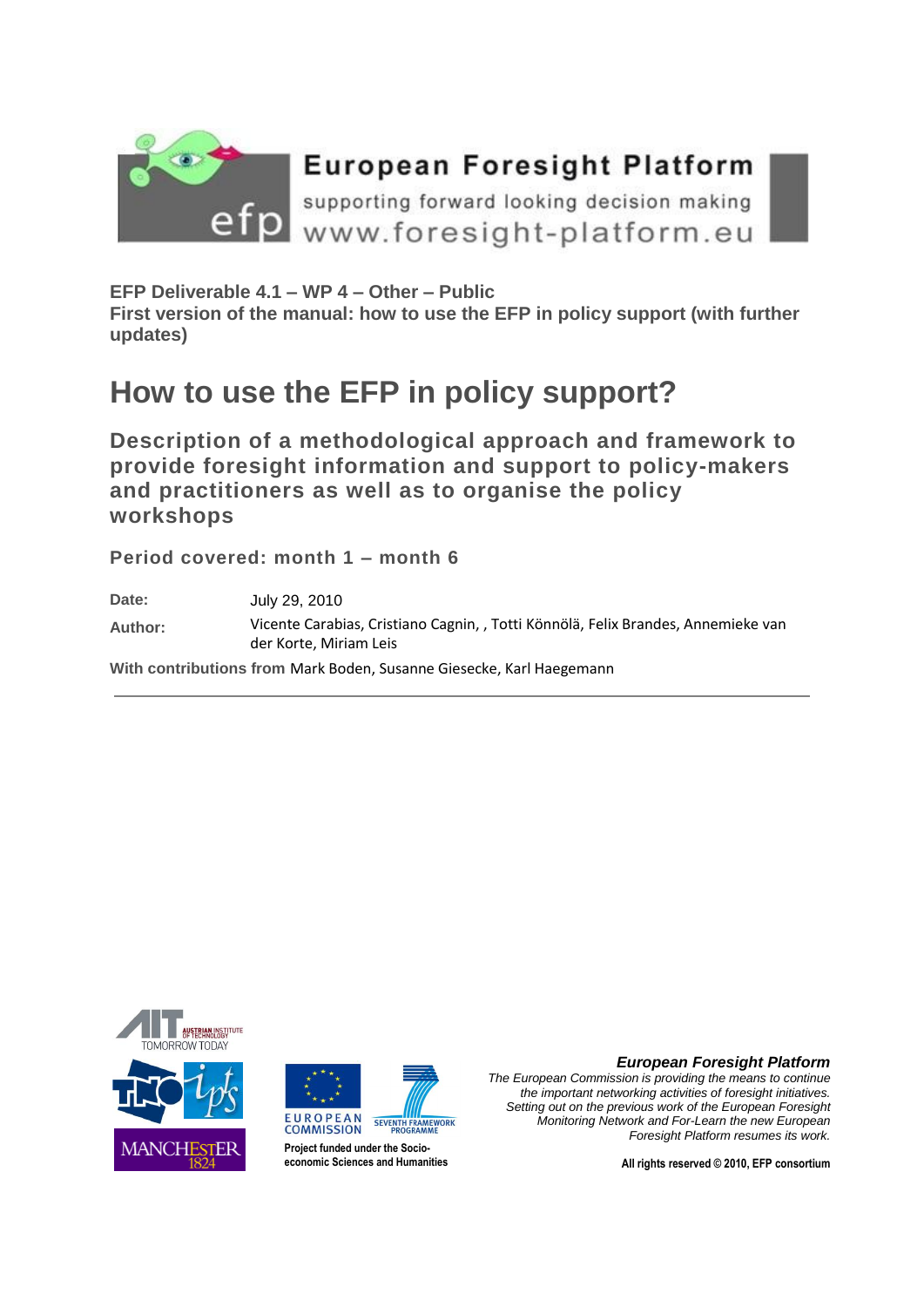

## **Content**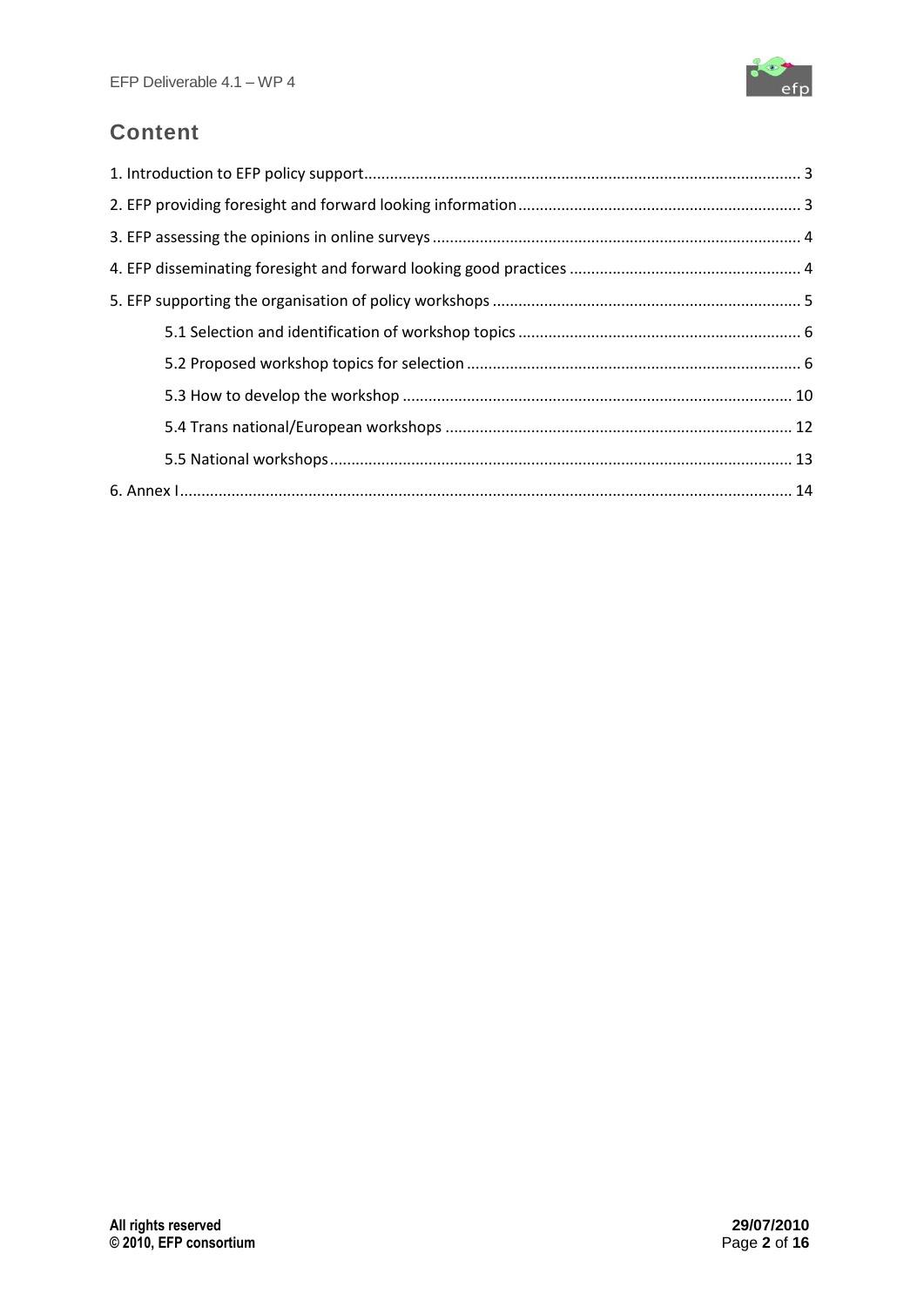

## <span id="page-2-0"></span>**1. Introduction to EFP policy support**

The Coordination and Support Action "EFP European Foresight Platform – supporting forward looking decision making" aims at consolidating the knowledge base on foresight and forward looking activities in Europe and internationally. It reinforces foresight and forward looking actions initiated under the 6th Framework Programme, in particular [EFMN](http://www.efmn.info/r) and [FOR-LEARN.](http://forlearn.jrc.ec.europa.eu/) By building on and integrating these two lines of activity, and by expanding their scope to cover current foresight actions of FP7, as well as at national and international level, a unique knowledge hub for foresight-related information will be created to facilitate European foresight and forward looking exercises. The ultimate purpose of EFP is to better exploit foresight as a resource from different expert-perspectives to support policy-making and to become an evolving web-based information platform which disseminates foresight and forward looking good practices. The knowledge hub will be used in a series of national and European policy workshops, geared towards major future challenges for Europe.

A robust methodological approach and the resulting framework are presented in this manual to provide foresight information and support (including both quantitative and qualitative analysis) to policy-makers and practitioners. This does include the development of key modules addressing different approaches to using EFP in supporting policy-making, such as data-mining of emerging issues, internet searches on foresight activities and most important forward looking studies, and online surveys. Guidelines are being developed on how to use the EFP material and resources in policy support and to organise the policy workshops, for instance by preparing background information.

Building on the information available on the EFP, European and national policy workshops will be organised to support policy-makers in addressing key future challenges and in learning how to benefit from the platform and its related expert network. A total of four to five European-level workshops will be organised under the lead of EFP on specific issues of major interest to EU policy clients (e.g. DGs). Four further national-level workshops will be organized in collaboration with and under the lead of national partners, i.e. correspondents and partner networks. The policy workshops should focus on a core policy issue to enable the provision of important inputs in early phases of foresight development as well as support to European and national level policy in preparing strategic action on the major challenges with which Europe is faced. The findings of the workshops will also support and feed back into the further development of EFP.

According to the EFP Technical Annex, the EU policy and national workshops are planned to be organised close together to benefit from organisational synergies. The first workshops are planned for November - December 2010, the second for April - May 2011, (perhaps a third additional in September - October 2011), the fourth for February - March 2012 and the fifth for June - July 2012.

This EFP Manual for Policy Support is thought in the first instance for the project partners but also for the organisers of national and European workshops. The Manual will be updated during preparation and review of upcoming policy workshops. A second version of this Manual is expected in December 2011. Further information on the format of the workshops is available within D5.1 and on data collection and analysis within D5.2.

## <span id="page-2-1"></span>**2. EFP providing foresight and forward looking information**

By providing dissemination of an interconnected Online Foresight Guide with case study briefs, the EFP will be able to support action-oriented and participative ways of addressing future challenges. It guides policy-makers and others who want to learn how to apply foresight and forward looking activities in policy development throughout the critical steps of design, implementation and follow-up of a foresight project and gives a description of the main methods that can be used. All this shall be linked to achieved or potential impacts and specific contexts in which identified case study examples have been launched.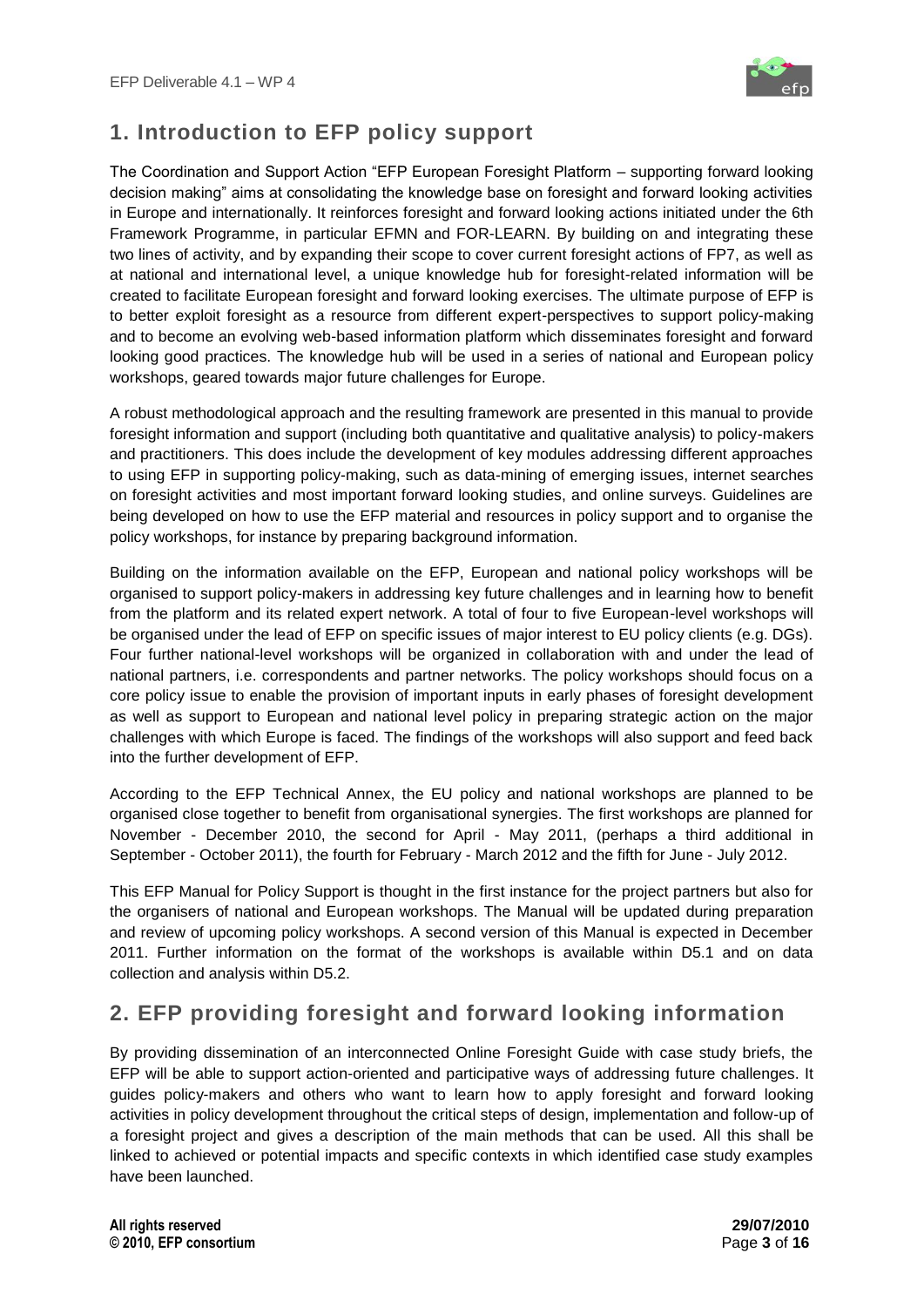

Clear and easy-to-access information is provided, with real case illustrative examples gathered either in the predecessor projects EFMN and FOR-LEARN or currently within EFP and other sources. The information to be disseminated will be enhanced and cross-linked with the evolving database of foresight and forward looking projects being developed through a mapping process (i.e. WP2) in order to link the existing and up-to-date information with selected foresight or forward looking case studies and their findings. The community of foresight and forward looking practitioners will be concerned about and involved in further developing these contents in order to have a unique resource on foresight and forward looking techniques.

Furthermore, the EFP will support policy-making with anticipatory intelligence to identify the key policy issues related to future grand challenges. Data-mining of emerging issues, internet searches on foresight activities and most important forward looking studies as well as online surveys are the available tools for this purpose.

## <span id="page-3-0"></span>**3. EFP assessing the opinions in online surveys**

In addition, the EFP could be used to assess online opinions of different stakeholders and experts. Having the brief correspondents and a wider community of foresight and forward looking practitioners united under the EFP, it makes sense to take advantage of these future-oriented experts to assess their opinions on specific issues, such as the prioritisation of the grand challenges to be urgently tackled, the identification of the corresponding key policy issues and the assessment of actions to be taken by policy and decision makers.

A password-protected workshop sub-page on the EFP could be for instance used to provide information to the participants and to invite them to take part in a pre-workshop online survey assessing e.g. the main elements/conclusions of the background document.

The mapping environment will contain a list of players familiarised with the future orientation of specific areas. The surveys could even be opened beyond this list of players addressing the community of experts related to the policy workshops in order to support the preparation of discussions around the workshop topics beforehand.

## <span id="page-3-1"></span>**4. EFP disseminating foresight and forward looking good practices**

Building on the Online Foresight Guide and the database of foresight and forward looking projects available, EFP will ensure the dissemination of accurate and up-to-date information with a focus on good practices to enhance the perceived impact of foresight and forward looking activities on policymaking. For this purpose, EFP will merge the content of EFMN and FORLEARN into one platform, and will thus establish a single entry point to latest methodological foresight aspects linked to case studies. It is aimed to advance and optimise the content of the new online information platform with regard to the exchange of experiences and good practice models.

In the end, these building blocks aim at improving the quality of support to policy-making that foresight and forward looking activities can provide, especially by drawing on the source material available on the EFP and by providing tools and methods to exploit these materials for policy support activities.

The results of the mapping environment as well as the briefs available on the EFP website will serve as input material to the identification of good practices, which shall link successful methodological aspects to particular contexts and specific impacts. Selection criteria for good practices will consider usability of the foresight or forward looking approach in focus, efficiency, effectiveness and impacts on policy-making. This information will be synthesized – drawing lessons and recommendations from good practices – and disseminated to both practitioners and policy-makers, e.g. by using the online platform and by organising policy workshops to inspire further progress.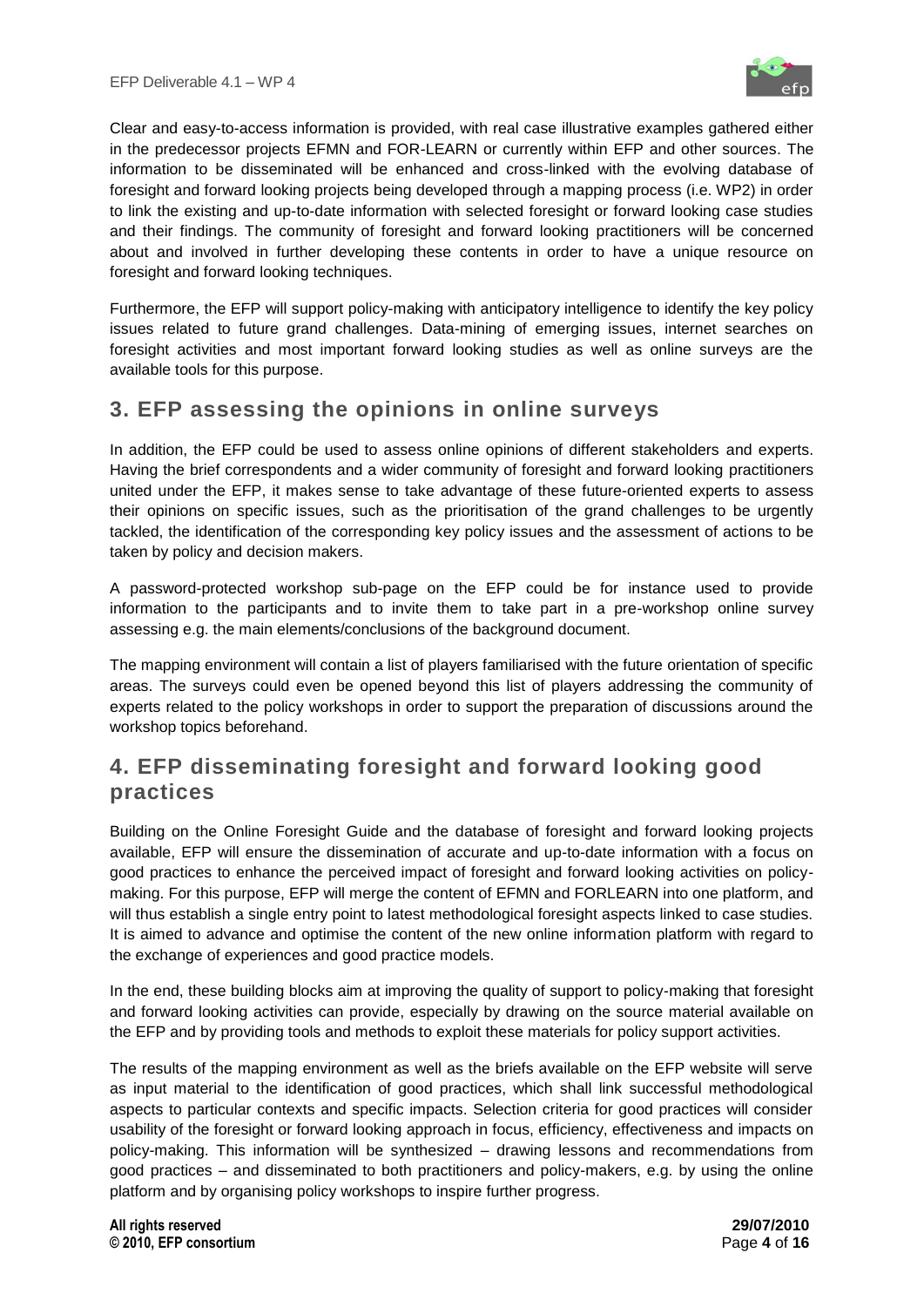

This is a major tool for networking and building a knowledge base. In order to improve the transparency of good practice on foresight, within the brief production (WP3) a sample of about 30 follow-up assessments will be conducted on the lessons learned from foresight initiatives that were covered during the previous EFMN project.

## <span id="page-4-0"></span>**5. EFP supporting the organisation of policy workshops**

As overall objective, the workshops serve as an interface to create stronger linkages between the work of the foresight respectively forward looking community and policy- as well as decision-makers, but can also contribute to general issues such as improving foresight methods and activities. Policymakers responsible for strategic work at regional, national or European level are the main target audiences. However, collaboration partners, correspondents and partner networks are also invited to participate in the workshops to support the translation of foresight results into policy outcomes. The knowledge base available on EFP (briefs, process, surveys, networks, good practice, case-studies) shall be used as preparation for the policy workshops and for the background documents to serve as input to the workshops. In the workshops, specific topics relevant to policy-makers shall be discussed as well as strategies how to tackle them. The outcomes of the workshops are expected to provide added value to policy makers and could be published as structured policy-briefs. Moreover, the workshops will enlighten the room for improvement of EFP.

## **European and national workshops strongly interlinked**

During the 3 years the project is running 4-5 European workshops which will be organised by the EFP. In addition, the ambition is to find clients in the European Member States to finance a national workshop on similar issues as the European workshop. To achieve this, it is important to align Member State policy needs and European policy needs in the topic selection phase. Furthermore, it is highly beneficial to have a longlist of possible workshop topics in the first phase of the project to be able to approach EU policy makers and possible national agencies quickly to be able to create commitment. This strong interlinkage between the European and national workshops should also be reflected in the scheduling of the workshops, with the national workshops following the European workshops in timely sequence.

The underlying objectives of the policy workshops comprise:

- The workshops aim to provide support to European, national and regional level policy in preparing strategic responses to the major challenges Europe is facing to ensure that results of foresight and forward looking studies are better understood and used by policy-makers.
- The workshops serve as an interface between EFP and policy- as well as decision-makers in Europe to inform about the EFP and its expert network, and to create better understanding on how to improve the platform to better meet the information needs of potential clients.
- The workshops serve as a testing environment for developing targeted processes to exploit the full potential of the EFP in serving policy-making.

Two types of workshops can be differentiated:

- One type dealing with cross-cutting themes addressing different policy fields, economic sectors and scientific fields to identify new societal challenges and corresponding proactive responses. Cross cutting workshops are organised by inviting a balanced set of policy-makers and FLA experts with different methodological expertise (both quantitative and qualitative approaches). Their presentations benefit from but are not limited to the use of the EFP data.
- Another type with a focus on a specific policy field or in the sharply defined crossroad of the policy fields to identify specific challenges and proactive policy responses. The workshop is organised together with the domain experts. Their presentations benefit from but are not limited to the use of the EFP data.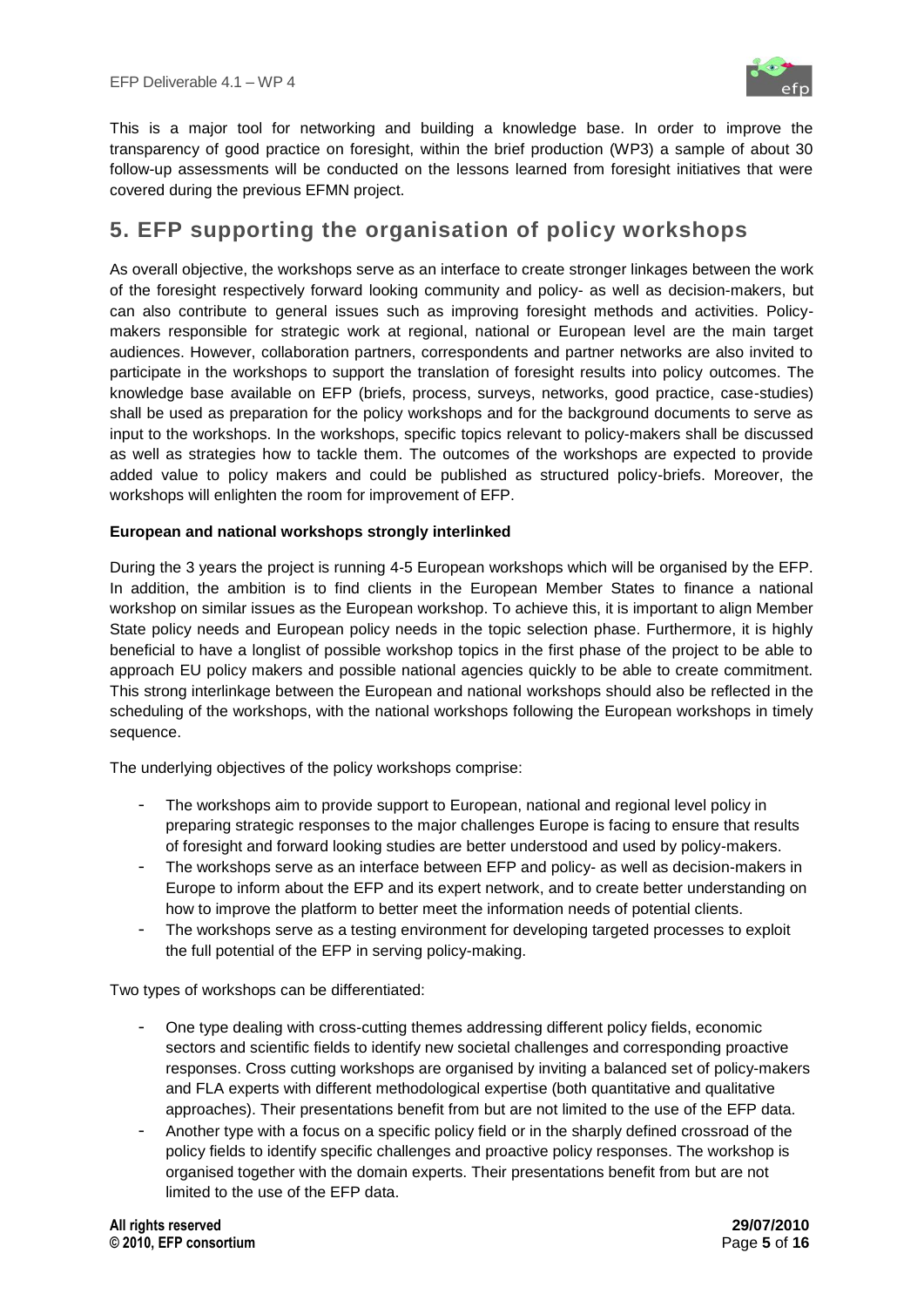

The purpose of the EFP policy workshops is to cross-fertilize ideas by using ongoing forward looking activities (EFP supporting policy workshops): how can EFP support stakeholders (within JTI, ERA-Nets, etc.)? Use the knowledge base (briefs, process, etc.) and the community network for workshop preparation (background documentation from mapping) and offer a menu on how to proceed based on good practice. Outputs will be structured policy briefs (re-contextuatlised for national workshops).

## <span id="page-5-0"></span>**5.1 Selection and identification of workshop topics**

A longlist with themes for the workshops (see 5.2) will serve as a basis for the final choice of a central topic to be discussed in the workshop. The major aim of the workshop is to translate foresights into support for policymaking. Identification of specific issues / challenges to be addressed at the policy workshops will additionally make use of the following:

- current (e.g. [Europe 2020 strategy\)](http://ec.europa.eu/eu2020/index_en.htm) and future (e.g. results from horizon scanning activities and grand challenges detection) policy needs,
- important issues and challenges to be addressed that come up from the foresight studies included in EFP (cf. Mapping Environment in WP2) which could be assessed previously in online surveys,
- optionally EFP web survey facility to identify topics of high policy relevance,
- consultation with policy DGs and DG Research on upcoming needs for fine-tuning specific interests and on basis of the flagship initiatives, such as:
	- Innovation Union
	- Youth on the move
	- A digital agenda
	- **Resource efficient Europe**
	- **An industrial policy for the globalisation era**
	- An agenda for new skills and jobs
	- **European platform against poverty**

## <span id="page-5-1"></span>**5.2 Proposed workshop topics for selection**

The following proposed topics are relevant policy-issues, taking into account the Europe 2020 strategy and other European communications. These should be proposed to the European Commission for consultation, and will be further refined. At this stage the EFP Mapping Environment is not yet operational, allowing taking results into account when writing the workshop background documents. The following solution-oriented topics have been proposed by EFP partners and serve as a longlist for consultation / refinement with stakeholders, but shall not be limited to:

## **1. Education and skills, research and innovation**

Apart from research and teaching, European universities have a third mission, which cannot be disconnected from the first two, and which focuses on engagement with wider society. This third mission is related to innovation development, technology transfer to industry, contribution to the solution of grand challenges, participation in policy making or in public engagement and societal debate, etc.

- Knowledge and Innovation Communities (KICs) in boosting innovation in Europe
- Shaping FP8 and joint programming to focus on specific prioritised issues aligned with Europe 2020 strategy
- Developing, disseminating and promoting sustainable S&T cooperation programmes between ERA and neighbour areas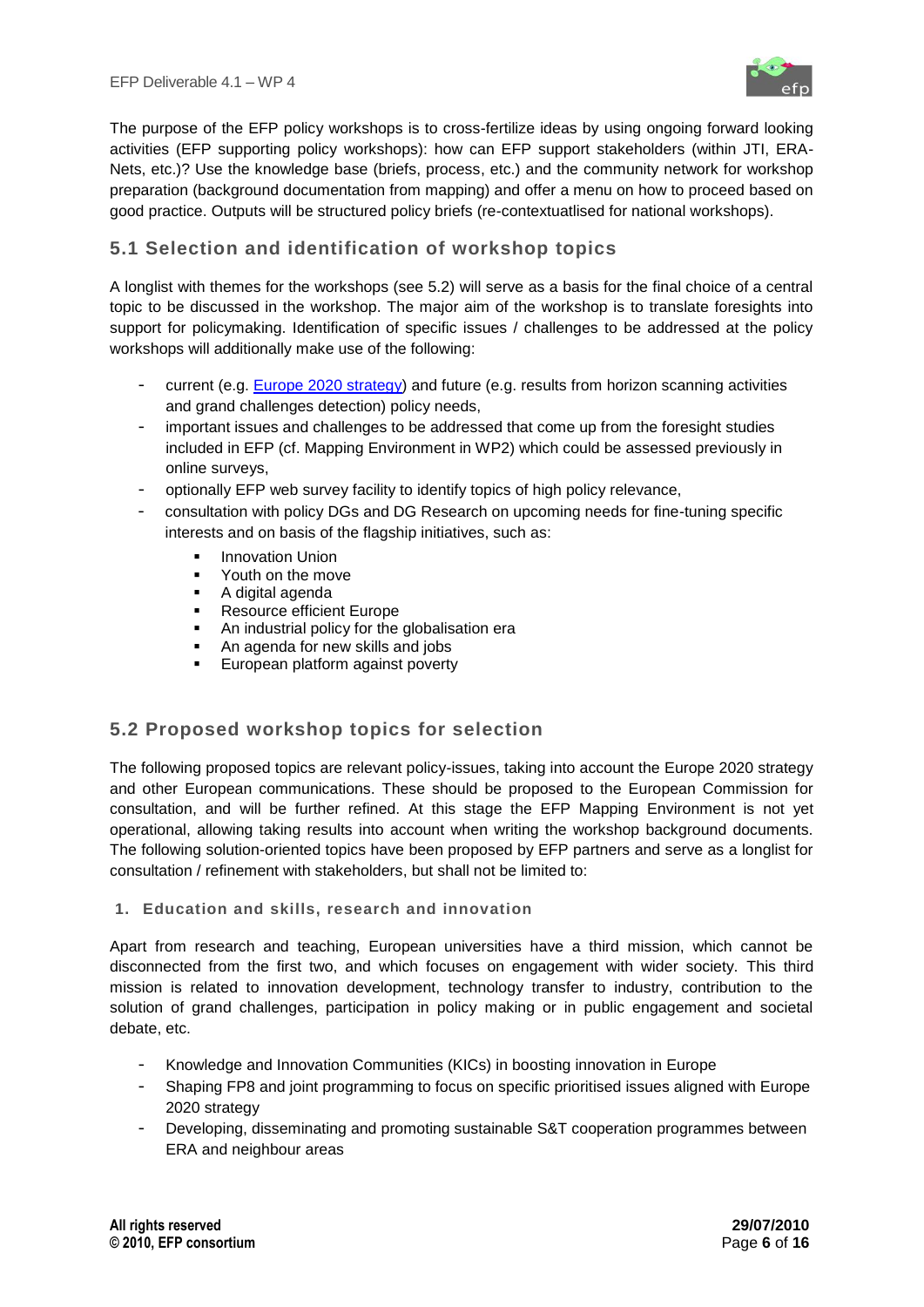

## **2. Digital Agenda 2020 – New Challenges for an European Information Society**

Europe's primary goals are focussed on a sustainable future. To achieve this, the Digital Agenda makes proposals for actions that need to be taken to get Europe on track for smart, sustainable and inclusive growth. The Digital Agenda for Europe is one of the seven flagship initiatives of the Europe 2020 strategy, set out to define the key enabling role that the use of Information and Communication Technologies (ICT) will have to play if Europe wants to succeed in its ambitions for 2020.

- What insights can we learn from analyses of the previous decade and the Lisbon goals for 2010?
- What are the major trends and drivers/barriers influencing the realisation of this Digital Agenda, their impact and policy issues?
- Identification of the upcoming competences and skills (and professions) that will contribute to strengthening the European (labour) market, and how can these be related to e.g. productivity issues
- What are interesting new models for governments to cooperate with markets and companies to engage with critical government actors?

## **3. (Sustainable) Energy**

Energy has been on the agenda of many foresight and forward looking activities in the last decade. However, a number of highly relevant subtopics have received less policy attention so far.

- One of such subtopics a workshop could focus on is the rebound effect. The rebound effect states that as technological progress allows to book productivity gains in energy, the total use of it will increase instead of decrease if real prices for energy do not rise. This is a crucial factor as most energy policies focus on technology development and ignore the cost of energy.
- A second important sub-topic could be issues related to renewable energy, such as geothermal energy. The underground is currently not a well defined policy area. However, with several technologies wanting to make use of the underground and affecting the underground, e.g. carbon capture and storage, natural gas reserves, geothermal energy), policy issues arise to avoid conflicts and ensure that sustainable energy potentials can be exploited.
- **4. The scarcity of resources (energy, water, food), behavioural changes and use efficiency**

Scarcity of resources is a topic that pops up frequently in the policy sphere since the Club of Rome publication in the 1970's. Recently this topic has hit the policy agenda with issues of scarce metals in industrial production such as lithium needed for batteries in sustainable transport. A workshop collecting the different views on this topic and discussing potential policy actions could be organised.

There is a risk of global water bankruptcy due to humanity's consistent under-pricing of water and its consequent waste and overuse. Measures to save natural resources (mainly water and food) have to be applied worldwide. In addition, technologies have to be developed and/or applied to provide sufficient water and food in many parts of the world.

#### **5. Smart and sustainable living**

Health and sustainable care, scarcity of energy resources are among the key issues in society, with increasing costs. One specific aspect a workshop could explore is how technology can help improve the quality of our lives as well as reduce costs.

The concept of "Smart Living" aims at a redesign of our houses and living environment, which is strongly related to health and care, but also interconnected with supply and use of scarce resources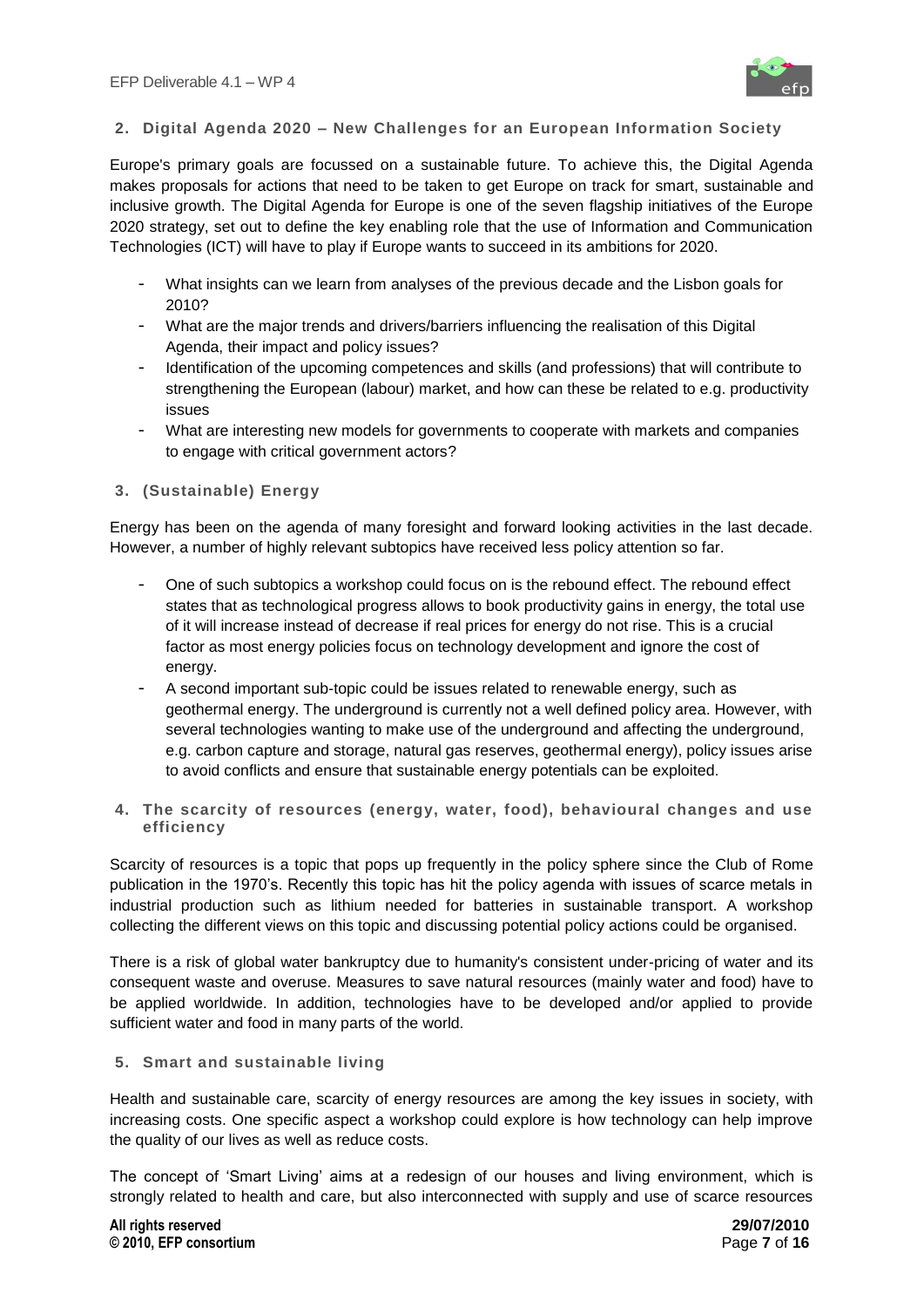

(energy, water) and ICT enabled making use of shared infrastructures. The analysis and approach of the current (malfunctioning) society is a trans-sectoral innovation perspective.

## **6. (Technology)Policy issues in sustainable production and consumption**

Sustainability is high on the political agenda but despite many policy efforts little results are booked in practice. Many efforts have focused on technology development and alternative materials and products.

- A workshop on this topic could look back at key conclusions of foresights on sustainable production and consumption and raise questions what reasons could explain the disappointing changes in practice.
- Another topic of interest in this context could be the exploration of enhanced policy alignment towards sustainability.
- The food industry might be a specific case (renewable, footprint, waste reduction)

### **7. Resource efficiency in European manufacturing**

Related to the above point of sustainable production and consumption, resource efficiency is an important challenge for European industry. With few own raw materials Europe is a net importer of resources and relies heavily on imports for industrial production. Expected price increases in future mean that resource productivity increases can help European industry to remain competitive. While resource efficiency has increased greatly in some industries others have developed less favourable over the last decade.

Dematerialisation refers to transition from material goods to services as a key driver of the creation of economic value in society. This can improve eco-efficiency but also improve the competitiveness and quality of life providing better solutions faster.

- A workshop could focus on this specific aspect linking sustainability efforts and industrial competitiveness.
- **8. Assessing (fast) technological changes and their impact on law, policy and society**

Based on the so-called Moore"s law related to accelerating advances in properties of ICT and computing technologies (e.g. processing speed, memory, declining costs etc.) similar assumptions of "acceleration" have also been proposed for other scientific and technological developments (e.g. Vinge/Kurzweil).

Although especially the forecasts of Kurzweil (and Vinge) are often being criticised as being too technologically deterministic, they actually seem to be quite accurate if looking from a perspective of technological development without any societal interfering factors (i.e. predicting what could be principally possible in technology). Regardless of this and the actual speed of developments, societal and legal adaption seems to lag behind technological developments. This becomes visible if looking at the developments in human embryonic stem cell legislation, end-of-life regulations, privacy protection and security (in the context of intelligent surveillance and defence robotics), DRM, HET etc. Converging new miniaturization technologies could help to solve socio-economic challenges.

So some major questions to be addressed refer to the measurement of technological development, the relation between forecasting and foresighting in regard to technology forecasts, technology assessment and "vision assessment" and the most important question of how to proactively deal with (at least assumed) fast changes in legislation, education and other areas of society.

**9. How to balance innovation and precaution**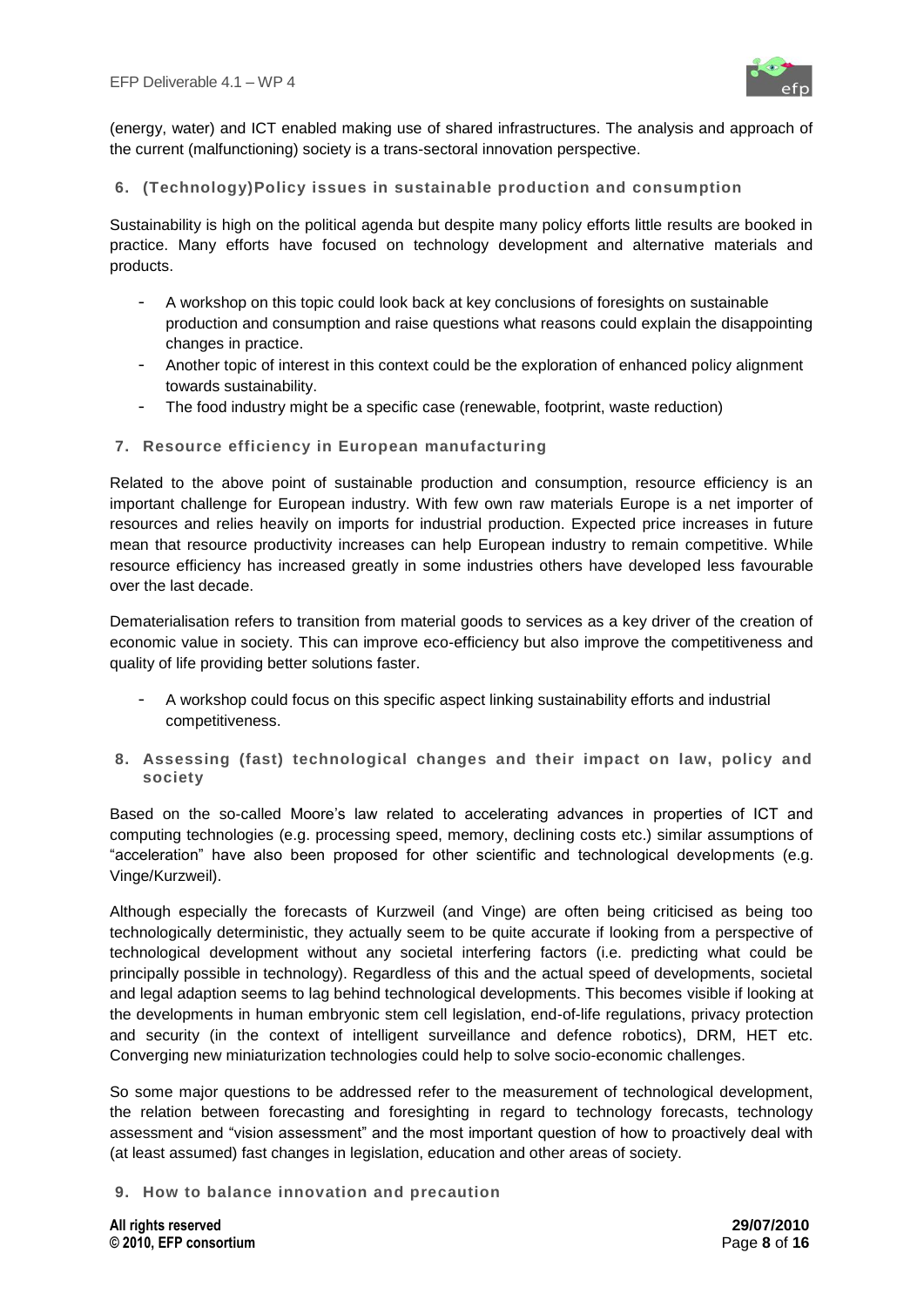

The EU has an enormous potential for fostering innovation, driven by social, cultural and societal needs. Using this potential is needed to maintain economic growth of the EU in the long term, to maintain the same economic and political power and to address internal and external societal needs. Joint actions of both the EU and the Member States are needed to make the shift towards a new innovation strategy.

Innovation is regarded as central topic and goal for Europe. Since innovation is something new by definition, where no long-term experience exists, conflicts with the call for precaution and strict interpretations of the precautionary principle could occur.

Thus one major question to be addressed is how innovation and precaution can be balanced without hindering each other and how can foresight methodologies help to better assess risks and guide innovations and new developments towards safer trajectories.

## **10. The impact of robotics and AI on society, law, safety and security**

Robots have already left the factory halls and are entering our offices, homes, hospital and military. They and the underlying Artificial Intelligence (AI) are getting increasingly sophisticated, human like and are already outperforming humans in some areas.

"Intelligent" artefacts that display properties that have for a long time been considered exclusively human are something new to society and legal systems. As robots and AI are increasingly being included into human decision-making processes and as more and more human activities depend on their actions and services, the existence of robots and AI leads unprecedented questions in regard to legal questions, ethics and society.

- Who should be held responsible for the actions of a robot? (legal, policy)
- What may be special concerns about using robots in critical situations or environments such as the military or healthcare? (legal, policy, society, ethics)
- What are the major (future) developments in AI and robotics and where may be the constraints for development? (science, technology)
- What impact could further developments in robotics and AI have on the job market? (policy, science, technology)
- Do we need legal, social, ethical guidelines for the further development, deployment and possibly treatments of AI and robots?

## **11. Human Enhancement Technologies (HET)**

Human Enhancement Technologies (HET) are defined as means and practices based on science and technology that (are realistically expected to) improve or positively modify physical, cognitive and emotional capabilities and features of healthy individual humans. Thus there is a formal distinction between HET and therapeutic or preventative medical interventions, but the differences are blurry. HET includes a wide area of topics including neurotechnology, "smart drugs", life extension, functional food, biotechnology/genetic engineering, ICT devices, implants, prosthetics etc. and possibly even methods like meditation, educational and memorizing techniques if based on scientific assessment and technological methods.

As the scientific insights and technological possibilities for achieving such goals are becoming increasingly realistic, the interest of policy makers and the general public is slowly shifting towards concrete considerations and discussions.

HET has been chosen as topic for one of the SESTI project evaluation workshops. Several workshops and symposia have already been conducted around this topic by the Rathenau Institute, the last in cooperation with the Dutch Ministry of Justice.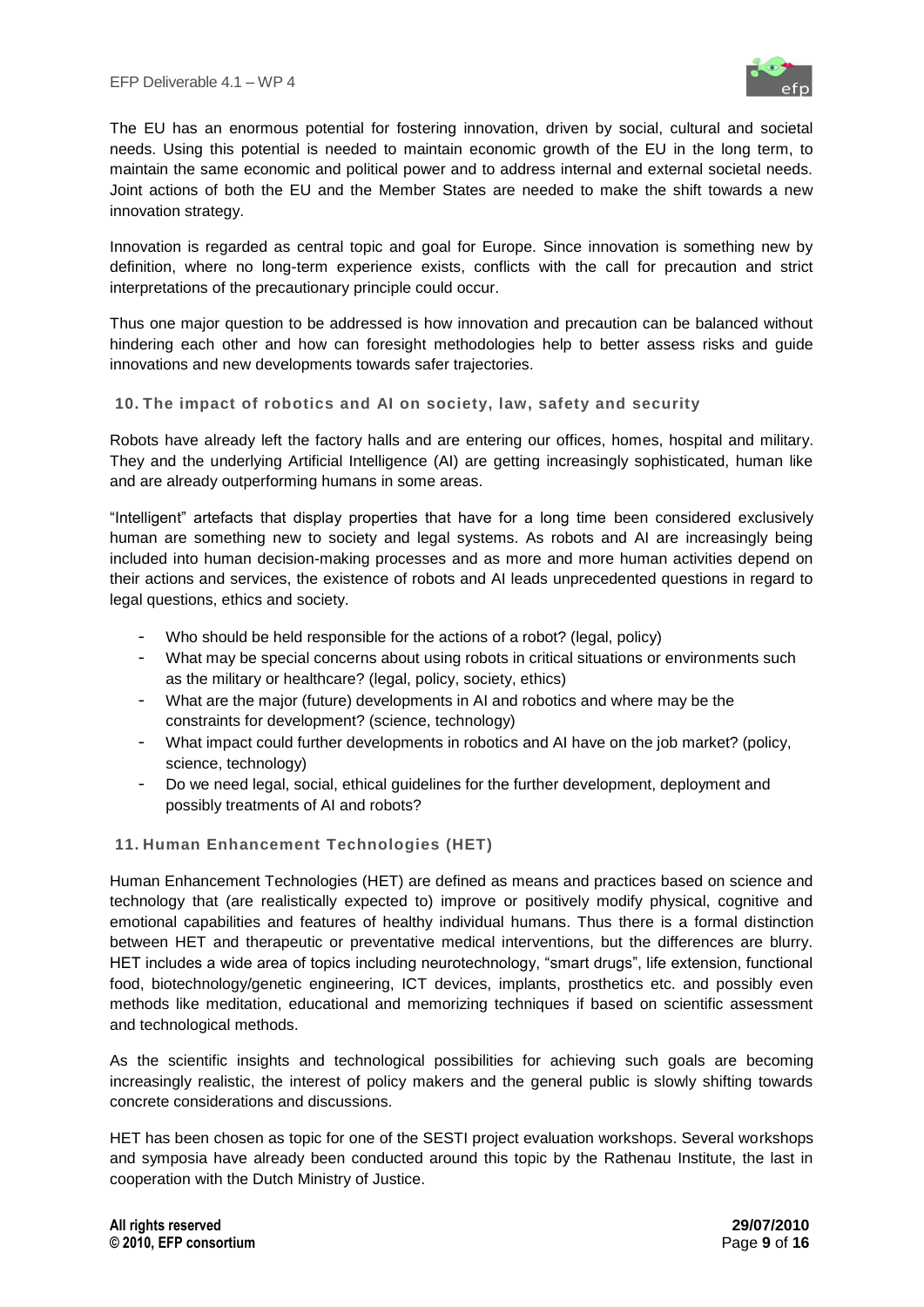

The new and emerging possibilities of HET raise new question for the future that especially address laws and regulation, justice, business, education, competition, human rights, freedom, risks and the assessment of chances and dangers.

## **12. Climate change and implications for water safety (flooding)**

Climate change is expected to not only result in an increase in sea levels but also in more extreme and frequent precipitation leading to floods in areas not expected and prepared. Recent examples are Central and Eastern Europe, where high precipitation in mountainous regions led to rivers flooding areas far from coastlines. With large percentages living close rivers large shares of European population are likely to be affected by climate change and water safety.

A policy workshop could focus on the impacts of climate change on water safety and with rivers crossing several European countries needed policy cooperation between Member States.

### **13. Emerging risks**

In a rapidly changing world, governments are frequently confronted with unforeseen crises as well as longer term challenges arising from a broad range of domains. As a consequence, policy makers are now becoming increasingly aware of the importance of having robust systems in place to identify emerging risks at their early inception. Ideally, such a system would provide an opportunity for risk assessors to undertake their full risk characterization, and for risk managers to put in place strategies for prevention and control, possibly avoiding unnecessary scares at a population level.

The emergence of new risks, including those in the food chain, may depend on a variety of different factors and circumstances which may be very difficult to predict. As data leading to a correct identification of risks at their early inception are likely to be characterised by considerable limitations and uncertainties, the identification of emerging risks requires a structured intelligence approach, based on a high level of organization and expertise in a broad range of sectors.

- Discussions at a policy workshop could focus on available methods to identify emerging risks, strategic sources of information and strategies for data collection, identification of drivers of change as underlying causes of emerging risks, and on opportunities for the establishment of networks to communicate on emerging risks.

Other workshop topics, which still need to be elaborated, comprise security, safety, defence and privacy issues, democracy at risk as well as exploring the policy-makers' needs for forward looking activities. Note that any of the (sub-) topics may be combined to discuss cross-cutting challenges.

## **Draft schedule with proposed dates for the European and national workshops**

- The first workshops (November December 2010)
- The second workshops at the FTA conference (May 2011)
- The third workshops (September October 2011)
- The fourth workshops (February March 2012)
- The fifth workshops (June July 2012)

## <span id="page-9-0"></span>**5.3 How to develop the workshop**

Workshops can be organised applying a horizontal or a more vertical approach (c.f. D5.1). Workshops focus on a theme on the specific policy field or in the sharply defined crossroad of the policy fields to identify specific challenges and proactive policy responses. Additionally cross-cutting theme(s) can be introduced addressing different policy fields and economic sectors and scientific fields to identify new societal challenges and corresponding proactive responses. The workshops are organised involving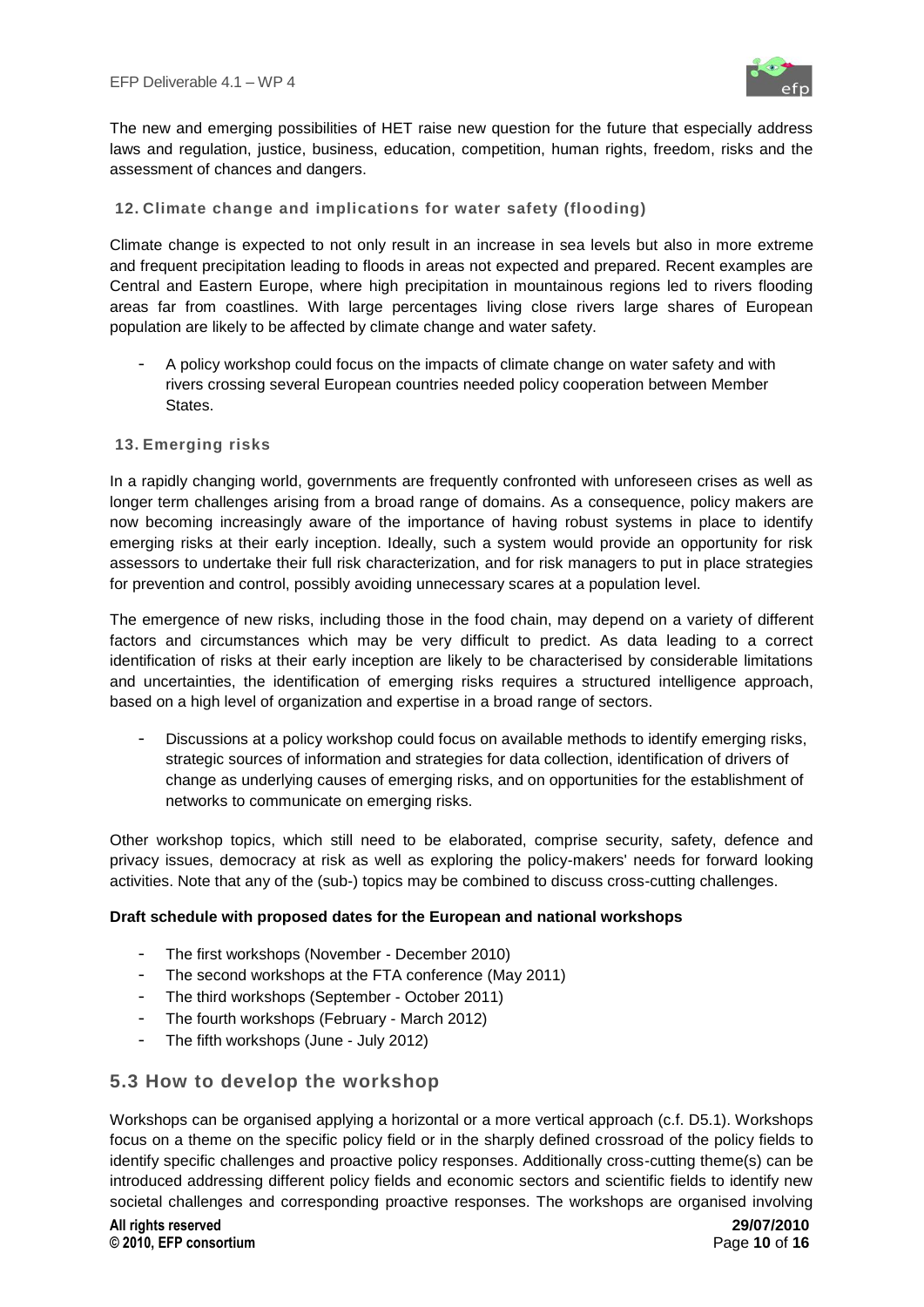

domain experts, policy-makers and forward looking experts with different methodological expertise (both quantitative and qualitative approaches).

Several ideas will be followed to develop the policy workshops:

- Standard template for a workshop design that can be adapted to specific requirements for the individual workshops and which describes the activities taking place during the workshop (this standard template for workshop proposal shall serve to inform the client),
- Guidelines for applying different modules to prepare background material for the workshop,
- A password-protected workshop sub-page on the EFP can be used to provide information to the participants and to invite them to take part in a pre-workshop online survey assessing for instance the main elements/conclusions of the background document,
- Manual framework on how to use EFP in policy support,
- Guidelines on how to use outcomes from policy workshops to improve EFP as a whole and to get the desired political impacts within the workshop topic,
- Guidelines for proposing future needs for foresight projects.

### **Invitation of participants**

The project partners and their networks identify potential participants including policy-makers and experts working in the fields related to the identified area and forward-looking activities. They are contacted by the partners to be informed about EFP and to indicate their availability to participate in the workshop. Project partners will liaise with DG RTD in the identification of possible participants to EFP workshops.

- Workshop participants are selected in view of the following criteria:
	- 12-14 participants in total
	- Approx. half of the participants policy-makers
	- Approx. one quarter of the participants scientific experts in the area<br>• Approx. one quarter of the participants foresight and forward looking
	- Approx. one quarter of the participants foresight and forward looking experts (project partners)
	- Gender balance
	- Geographical coverage
	- Representatives from different methodologies and foresight approaches
	- Travel costs of participants
	- Availability of participants
- External participants (through web streaming, see below "organization of the workshops")
	- External participants are selected from the initial list of identified participants
- Invitation of participants
	- Potential participants should be approached at the latest six weeks before the workshop
	- At least two weeks before the workshop takes place, both selected workshop and external participants are invited by the project coordinator
	- The invitation consist s of a pre-workshop survey requesting the participants to send:
		- i. a short bio addressing especially their expertise in relation to the identified area and scanning
		- ii. short notes on their interests in the area and in forward looking activities
		- iii. Expectations on the workshop.
- Background material for the workshop
	- At least one week before the workshop the participants receive the background material for the workshop: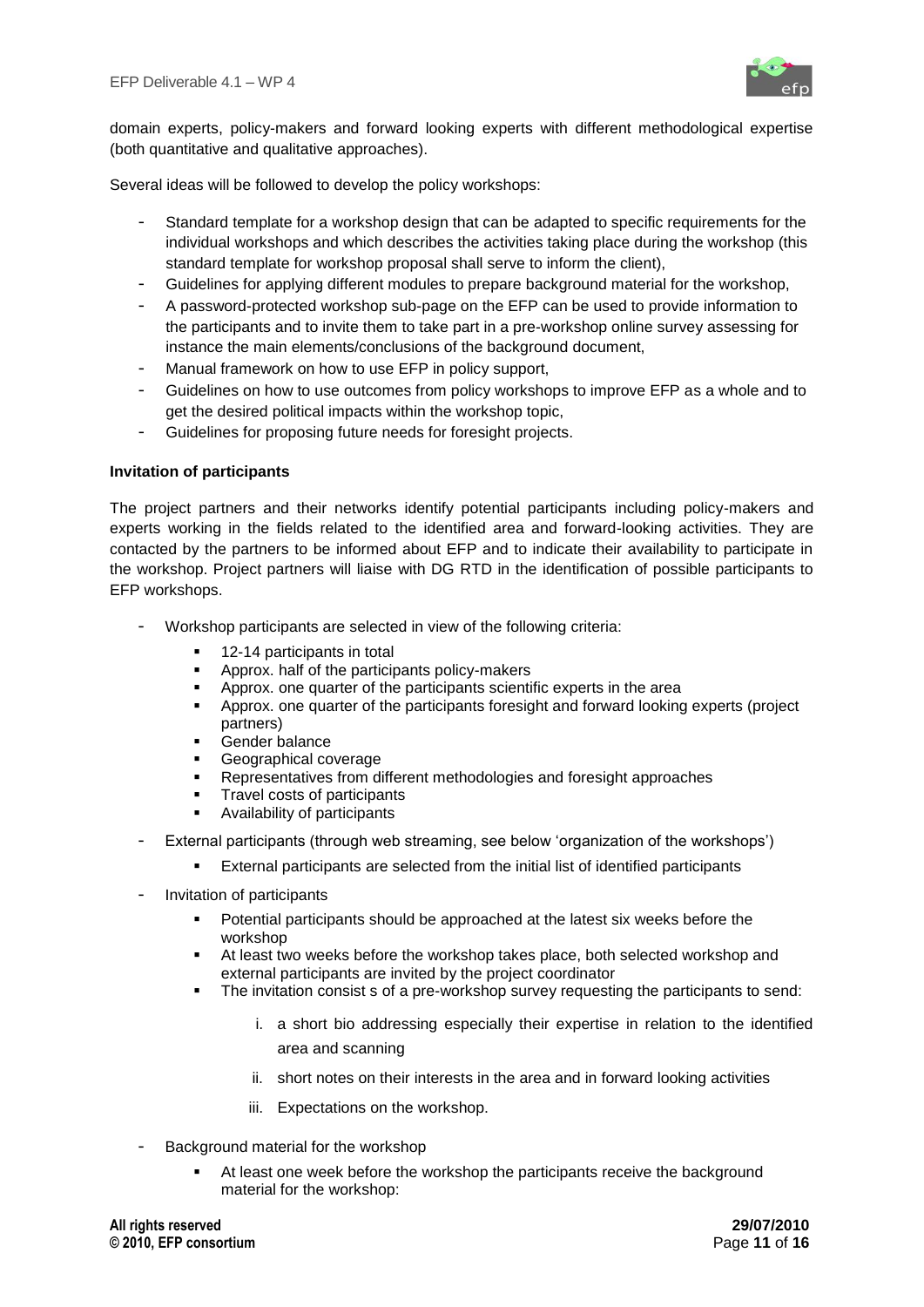

- i. Invitation letter from organizing authority
- ii. Instructions for the workshop including travel arrangement and reimbursement
- iii. Agenda
- iv. Summary of the pre-workshop survey
- v. Background paper for the workshop

## <span id="page-11-0"></span>**5.4 Transnational/European workshops**

The following points should be considered when organising the policy workshops as kind of checklist:

- Target audience
- Specific objectives
- Approach to initiate and run the workshops, finding partners
- Structure of the workshop paper
- Profile of the participants
- Organisation of the workshops
- Role of the consortium partners
- Advanced tools to enhance participation in the workshop could be considered:
	- Web streaming: Workshop monitored through the password protected EFP project website.
	- Twitter: The external participants provide feedback during the workshop through twitter which is shared among the workshop participants.
	- Mindmapping: The workshop discussions are visualised using the mind-mapping technique to support the structuring of discussion.
- Workshop structure and roles of the consortium partners
- Collect feedback on workshop experience of the participants, e.g. through a survey

The following workshop structure could be applied for a more focused approach:

## **Block 1: Introduction to the workshop**

10:00 Introduction to the workshop (5 minutes)

- Agenda and chairing
- Mind mapping support
- Webcam, twitter, rapporteur
- Catering
- Tour de table (10 minutes): the name, the organisation and the expertise

#### **Block 2: Identified area, its origin and evidence on emerging issues**

10:15 Research and methodological input to workshop based on background document

- Linkage of topic identification with EFP methodological aspects
- Overview on the area
- Overview on emerging issues / challenges
- Linkage with either an identified policy need or to why such an issue should be considered by policy

12:30 Lunch break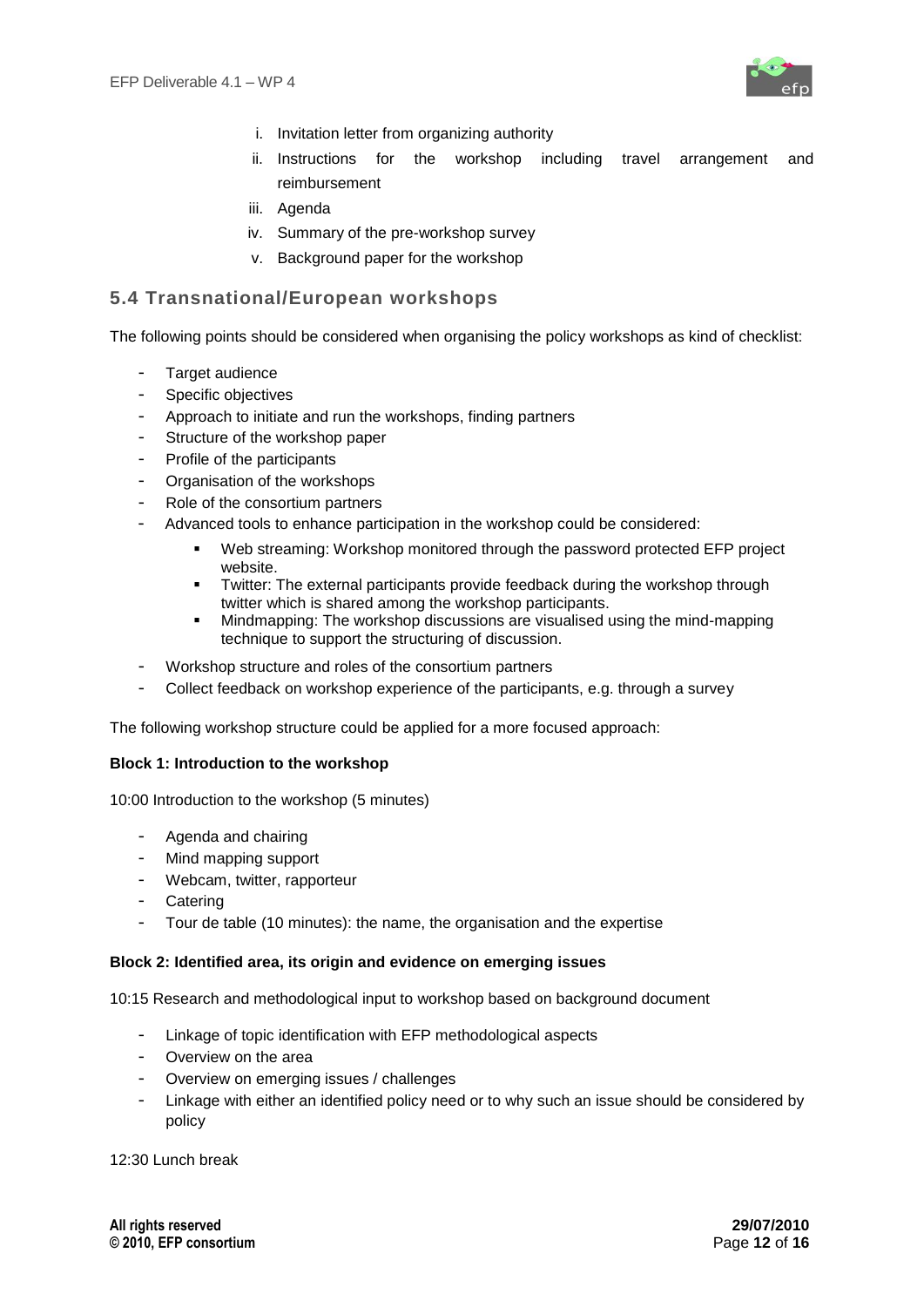

## **Block 3: Identification of implications on policy domains and proactive policy responses**

13:30 Discussion of policy needs and coordination plans (setting the agenda for discussion)

- Policy implications and required policy responses in different domains
- Possible areas of applications and evolution and associated trends and strategies
- Possible needs for coordination across policy domains

### **Block 4: Conclusions – Linking results back to EFP**

16:00 Sum up of main policy needs and discussion on how EFP could provide possible support through case examples and methodologies and expected policy impacts

16:45 Wrap up and conclusion

## <span id="page-12-0"></span>**5.5 National workshops**

The European workshop paper will serve as background paper for the National workshop. As resources are required from a national actor to organise the national workshop the structure will be handled with flexibility and adapted to national needs.

- Alignment with topics that are of interest for the EFP consortium as well as national actors
- Target audience and profile of the participants the target audience and profile of participants is similar in terms of competences as for the European workshop. However, the participants should reflect the needs and regional background relevant to the national workshop.
- Specific objectives translating European workshop results to national context.
- Organisation of the workshops a national actor needs to be found willing to organise a national workshop providing workshop premises, inviting relevant experts as well as travel arrangements.
- <span id="page-12-1"></span>Role of the consortium partners – the networks of the consortium partners are key to find national actors willing to organise national workshops.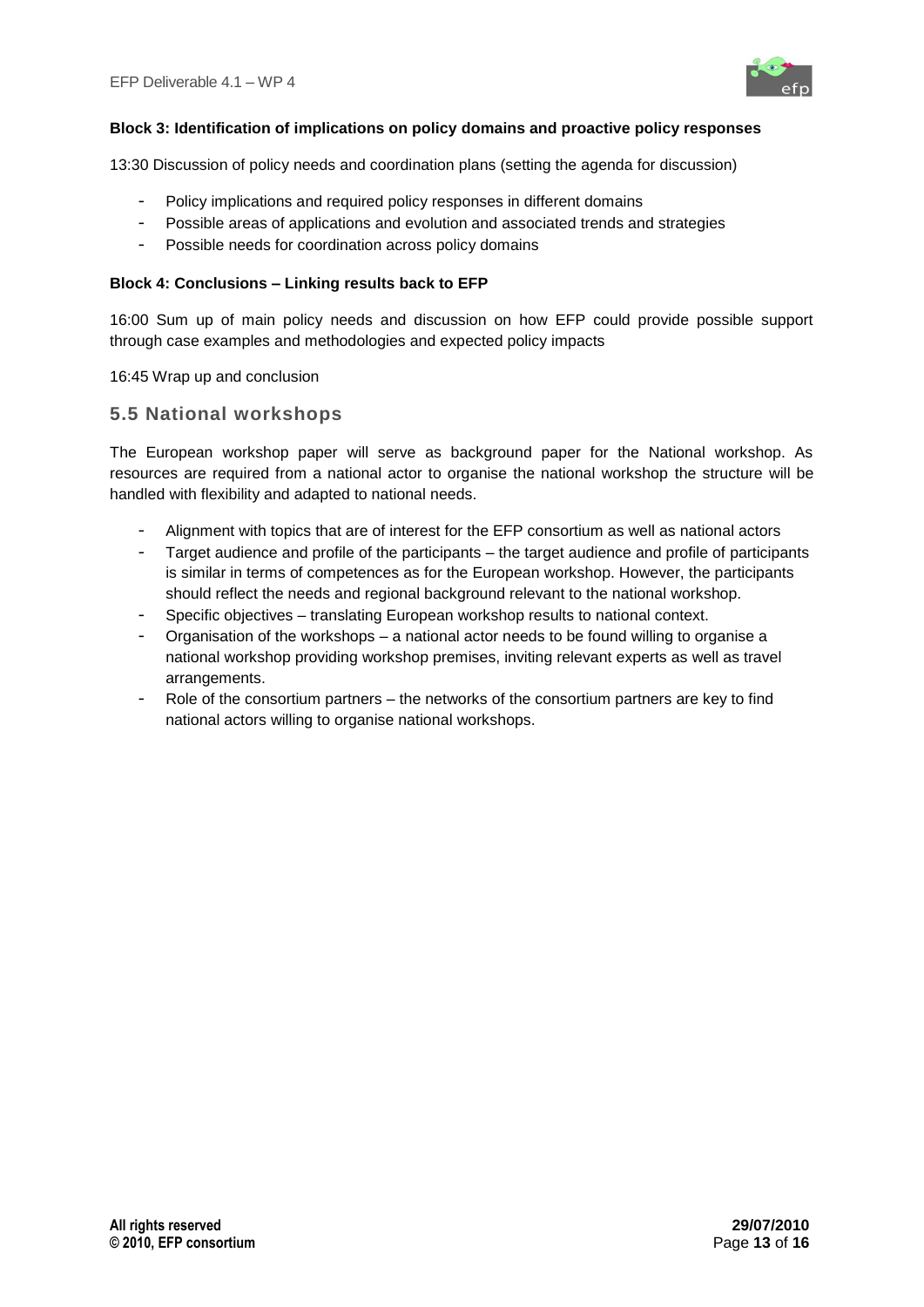

## **6. Annex I**

## **Grand Challenges and related Subtopics**

Overview on key topics which may serve for the development of workshop issues (EFP Task 5.2) by taking into account the Europe 2020 strategy, the Lund and Donostia Declarations, the JRC Strategy 2010-2020, the JRC-IPTS study "Facing the future: time for the EU to meet global challenges", etc.

## **Boosting the New Sources of Growth and Social Cohesion [1, 2, 5, 6]**

- Green growth: a sustainable and competitive economy
- A vigorous and coordinated EU wide economic strategy
- Stemming the rise in unemployment
- A new generation of responsible financial regulation
- Integration of legal migrants contributing to social diversity & security
- A single market fit for the 21st century
- Smart regulation to make markets work for people
- Increasing global markets changing the global geopolitical & economic map

## **Sustainable Development, Climate and Energy policy [1, 2, 3, 4, 5, 6]**

- Turning the challenge of a sustainable Europe to our competitive advantage
- Keeping world leadership in fighting climate change and loss of biodiversity, and in promoting energy security & efficiency and agri-food development
- EU environmentally-friendly industries, services and technology
- Sustainable Production and Consumption
- Change the current ways in which essential natural resources are used
- Decarbonising our electricity supply and the transport sector
- Adapt EU policies to sustainable development & climate change challenges

## **Knowledge society and Innovation [1, 2, 3, 4, 5, 6]**

- Research & development and innovation for a knowledge society
- Industry, services, agriculture and the maritime sector
- Develop Europe's international relations and co-operations in research and innovation Focus on opening the ERA to the world (e.g. emerging markets)
- Create knowledge diversity through strengthening frontier research
- Taking a global lead in the development of enabling technologies such as biotechnology, information technology, materials and nano-technologies
- Modernisation of (higher) education and training lifelong learning
- Achieving excellence in all three knowledge triangle dimensions
- Demand for innovation-based new solutions need to be stimulated through lead market policies
- Development of the digital economy and the sustainability science & research
- An employment agenda for a changing workplace
- Networks of the future considering new legal issues, values and ethics
- Bridge innovation gaps by improving academia and industry relations
- Target excellent transdisciplinary research to meet Grand Challenges
- Humanities as an integral part in the research and innovation landscape to allow the full European knowledge and research potential to contribute to the global well-being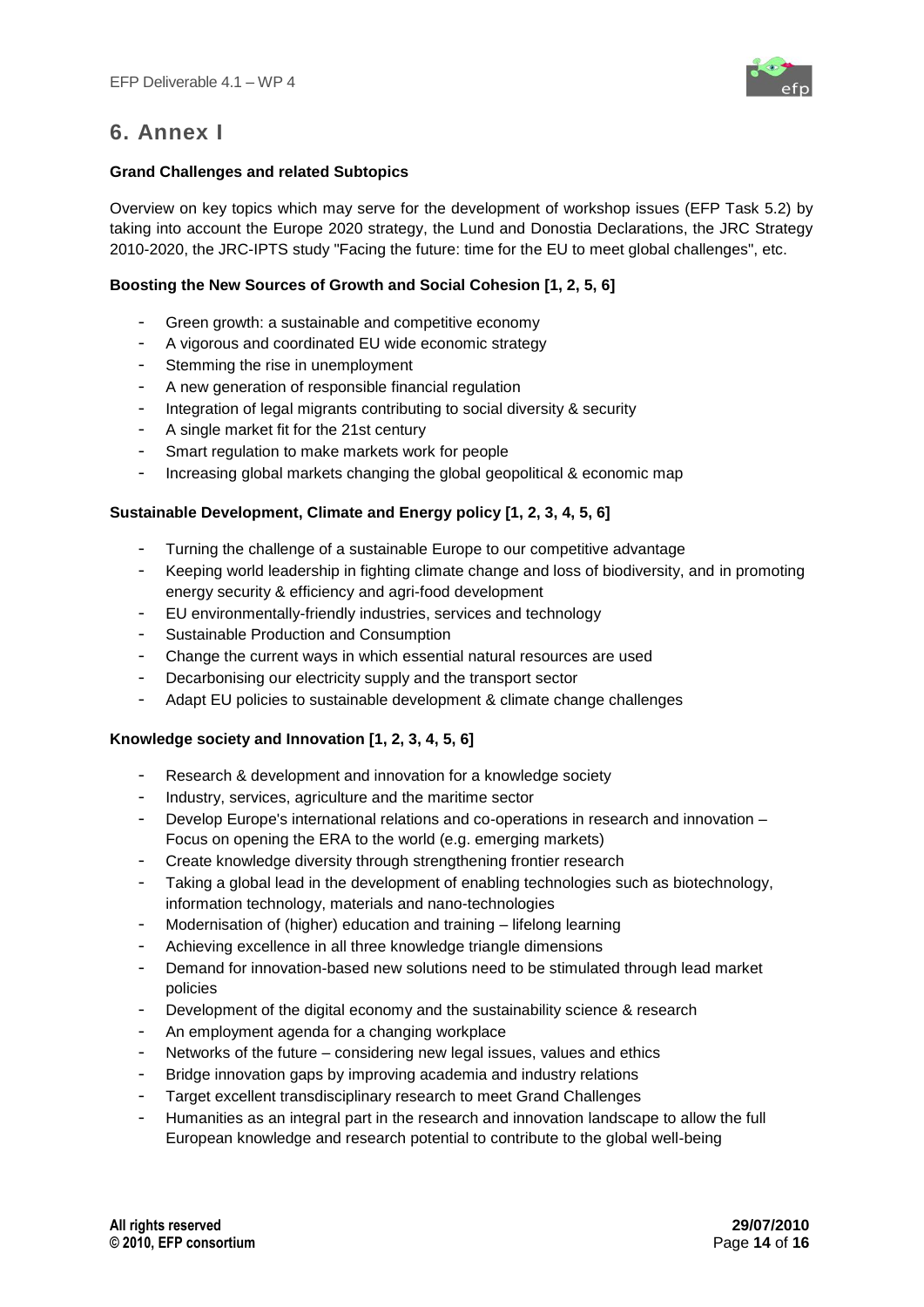

## **New governance reinforcing EU citizenship and participation [1, 2, 3, 4, 5]**

- Empowering citizens to be involved in decisions affecting their lives, including by ensuring transparency on how they are taken
- Promoting democracy, rights and providing protection
- Removing obstacles for citizens and using ICTs to empower citizens
- Supporting mobility for young people
- Enhancing dialogue and information
- Focus on Grand Challenges to transcend policy silos and generate (international) governance synergies

## **Ensuring safety and security of Europeans [1, 2, 3, 4, 6]**

- Fight against terrorism, international crime and human trafficking
- A Europe confident in its supply of energy, water, food and other raw materials, in the face of increasing international competition
- Tackling the demographic challenge (e.g. ageing societies) and pandemics
- Activities to promote public health, social security and consumer protection
- Crisis management including natural disasters, nuclear safety and security

## **Policy alignment towards sustainability [4, 5]**

- Alignment of sectoral policies to address cross-cutting challenges
- Links between research policies and industrial, environmental and social policies, as well as agriculture and regional development must be strongly improved
- Develop public innovation procurement related to Grand Challenges at all policy levels

## **Anticipation of future challenges to transform them into new opportunities [3, 4, 5, 6]**

- Alert functions and inclusive foresight processes should be developed for flexible and prompt actions to meet unforeseen challenges
- Development of processes and stakeholder platforms for identifying further Grand Challenges
- Customer-driven approach complemented by forward-looking, horizon scans
- Develop new platforms for global priorities and new instruments for improved impacts, e.g. by strengthening policy analysis and impact assessment

## **References**

- [1] José Manuel Barroso, 2009: Political Guidelines for the next Commission.
- [2] Europe 2020 Background Information and Presentation of Barroso, 11.2.2010.
- [3] The Lund Declaration (incl. its addendum), July 2009. Donostia Declaration, February 2010
- [4] The Joint Research Centre Strategy 2010-2020: Robust Science for Policy Making, 5.2.2010
- [5] JRC-IPTS, 2010: Facing the future time for the EU to meet global challenges.
- [6] Various TNO Issues and Innovation Mindmaps, February 2010